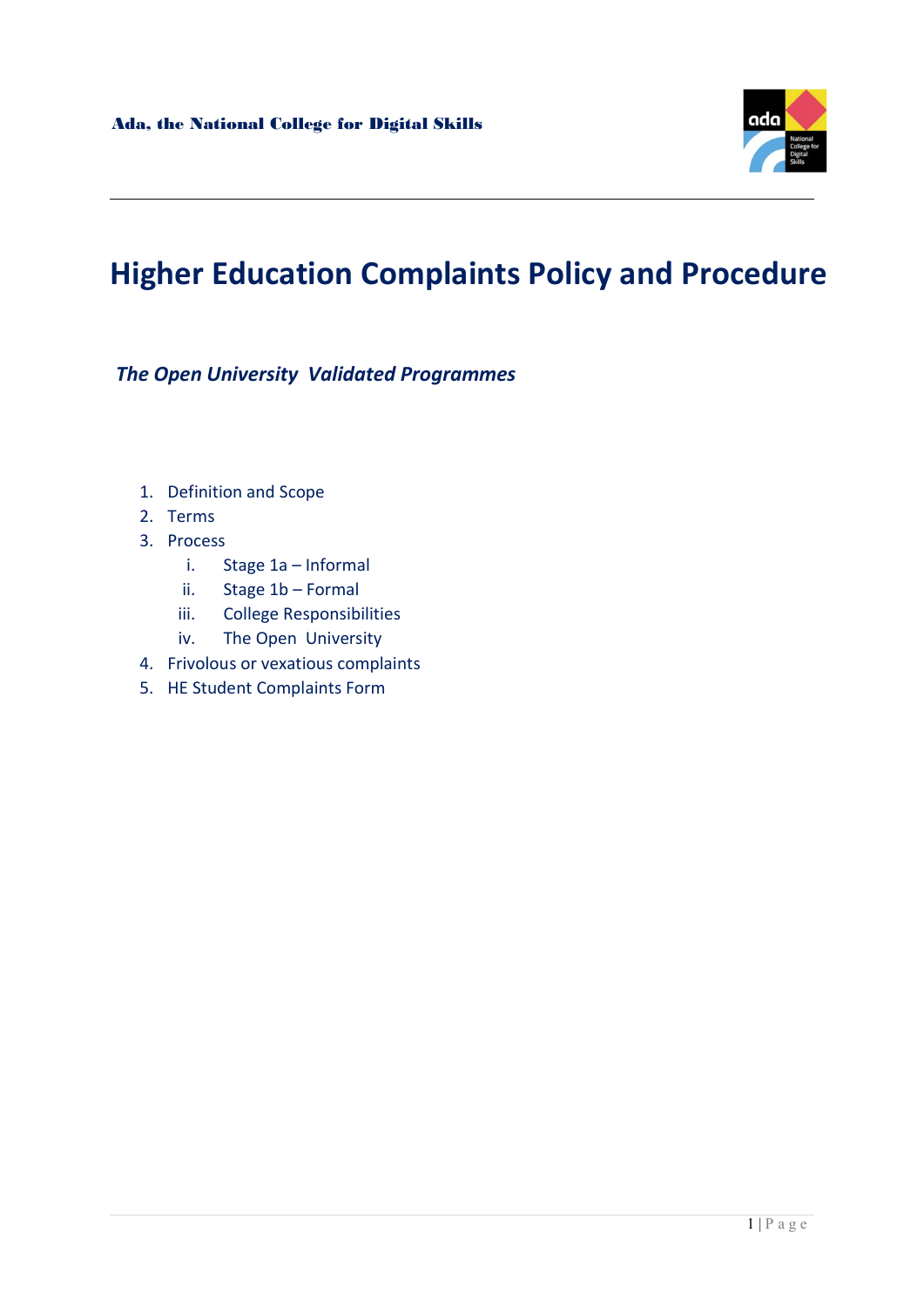#### Higher Education - Complaints Process

The Quality Assurance Agency (QAA) UK Quality Code sets out the expectations that all higher education (HE) providers are required to meet, the expectation in regards to academic appeals and student complaints is that:

"Higher education providers have procedures for handling academic appeals and student complaints about the quality of learning opportunities; these procedures are fair, accessible and timely, and enable enhancement". The policy has addressed this expectation along with best practice guidance from the Office of the Independent Adjudicator for Higher Education (OIA).

The College take Higher Education (HE) students' concerns seriously and the complaint handling procedure is designed to enable effective consideration of any concern raised by a student or students and the enacting of timely remedies as appropriate.

#### 1. Definition and Scope

The College defines a complaint as an expression of dissatisfaction that warrants a response.

- I. The Student complaints procedure can be used for complaints within the following areas, the consequences of which have an alleged adverse effect on the student wishing to make the complaint.
	- a) Provision or delivery of programmes or parts of programmes.
	- b) Inadequate planning, teaching or supervision of a degree programme.
	- c) Inadequate services or facilities of the programme or College.
	- d) Decisions, actions or perceived lack of action taken by a member of College staff.
	- e) Decisions, actions or perceived lack of action taken by a central College service; or a member of staff acting on its behalf.
	- f) Complaints relating to discrimination, harassment or bullying.
- II. Complaints not in scope of this policy and procedure:
	- a) Academic Appeals covered by Academic Appeals Policy and Procedure

#### 2. Terms

- a) Complaints are to be raised by students and not third parties.
- b) Group complaints are permitted, however in such cases one member of the group will be required to step forward as the group representative, through whom, communication will be made.
- c) The College does not accept anonymous complaints.
- d) The College undertakes that any student seeking to use this procedure will not be treated less favourably in her/his subsequent academic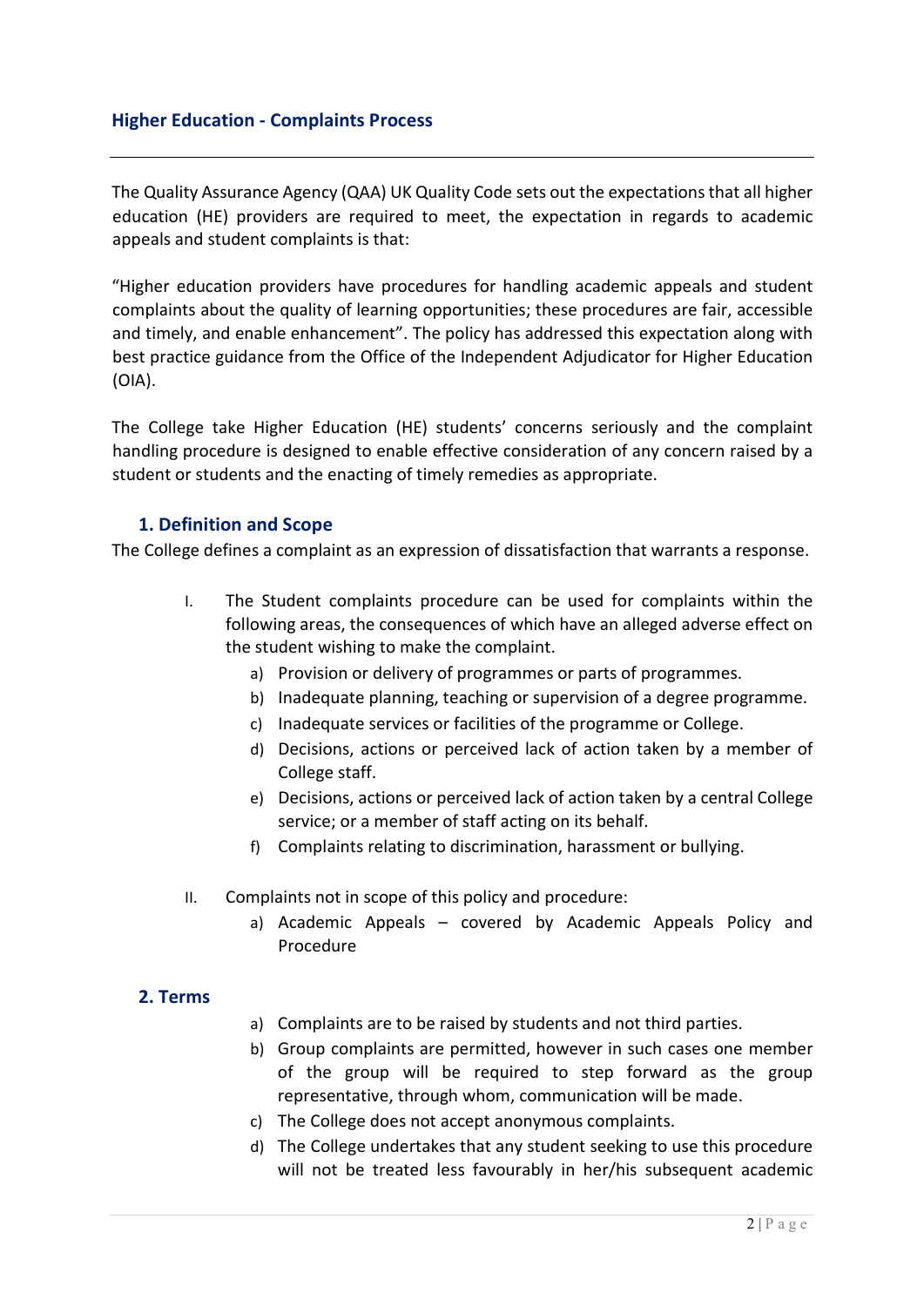career, or College life, because of action taken to pursue an alleged complaint.

e) Any complaints which are deemed to be frivolous or vexatious may be terminated by the College.

### 3. Process

Details of how to make a complaint are included in the student PDF handbook, which also provides links to relevant policy and process documents hosted on the college website.

#### I. Stage 1a – Informal

If a student or students raise a concern or complaint:

- a) Students must feel they have been able to air concerns and feel they have been listened to.
- b) Resolution of the concern should be sought wherever possible by providing an on the spot explanation of why the issues occurred and/or where appropriate, an apology and explanation of what will be done to stop a similar situation happening in the future.
- c) All complaints raised must be logged on the HE Staff SharePoint, the Freshdesk.
- d) All outcomes to those complaints must also be logged and a record of the actions taken to consider and resolve the complaint.
- e) All complaints must be reported to the Head of Degree Programmes.

#### II. Stage 1b – Formal

The Complaint will be escalated to a formal basis when:

- a) The informal process hasn't created a resolution
- b) The student has declined to engage with the informal process
- c) The issues raised are complex and require detailed investigation because they involve:
	- o Serious concerns regarding staff conduct
	- o Serious concerns about the quality of teaching and delivery of courses

o Serious misconduct involving violence, threat or sexual conduct o Issues that have a detrimental consequence to a student's mental health

- d) The complaint must be submitted in writing using the college complaint form. The complaint form is attached to this document on Page 6.
- e) An initial evaluation of the complaint will take place to assess whether the complaint meets the above categories and, if so an investigation will be instigated by the Head of Degree programmes. The final decision on the complaint will be made by the Dean.
- f) At the conclusion of the investigation, a report will be produced outlining the process followed, the information gathered, the conclusions drawn and any recommendations.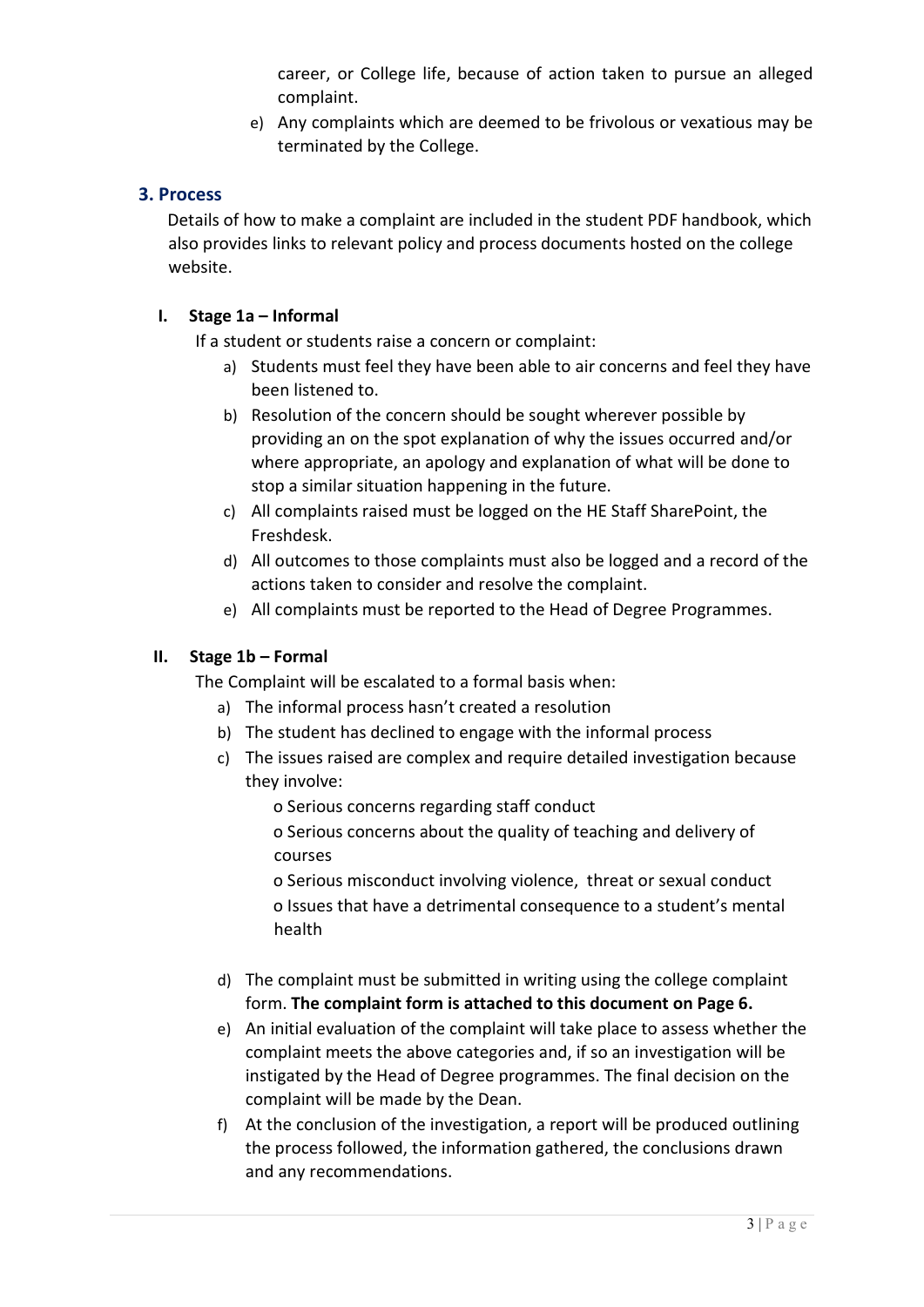- g) The outcome of the investigation will be sent in writing to the student, students or their representative. They will receive copies of the information considered with any evidence and a copy of the report.
- h) If a student is not satisfied with the outcome and wishes to appeal the complaint, the investigation documents will be forwarded to the Dean.
- i) If the student is not satisfied with the outcome of any appeal, they may then escalate the complaint to the Open University, the validating partner. This policy can be found on the student's VLE. Support is available via the Apprenticeship programme Manager and the Head of Degree Programmes to assist students with this process.
- j) Although not obliged, students are expected to wait for the outcome of a Stage One Formal Complaint before escalating their case to Validating Partners, the Open University.

#### III. College Responsibilities

Ada is responsible for dealing with your initial complaint in accordance with the Student Complaints and Appeals Procedure approved by the OU. It will carry out this responsibility by:

- o Ensuring that the Student Complaints Procedure of both Ada and the OU are easily accessible to all students on OU validated programmes.
- o Informing you of the final outcome of its internal procedures in writing, this letter is important and you will need it if you wish to request a review of your appeal or complaint by the OU.
- o Responding in a timely manner in relation to any requests made by the OU in relation to an appeal or complaint, without disadvantage to you.
- o Acting in accordance with recommendations made following the final outcome of an appeal or complaint review by the OU.
- o Providing information on appeals and complaints to the OU as part of its obligations in relation to annual monitoring and periodic review
- $\circ$  Reporting to the OU on action it has taken in response to a review of an appeal or complaint. Ada has a right to be heard and to present its case in relation to any appeal or complaint review case made against it.

#### IV. The Open University

The OU reviews your appeal if all of the following are true:

- o Your appeal is against an institutional body, such as an Exam board, or the decision related to one or more of the following:
- o Your final award
- o Your progression from one stage or level of the programme to the next
- o Your assessment on the programme
- o Your admission to the programme and
- o You can demonstrate that you have exhausted all appropriate internal procedures open to you at your institution
- o and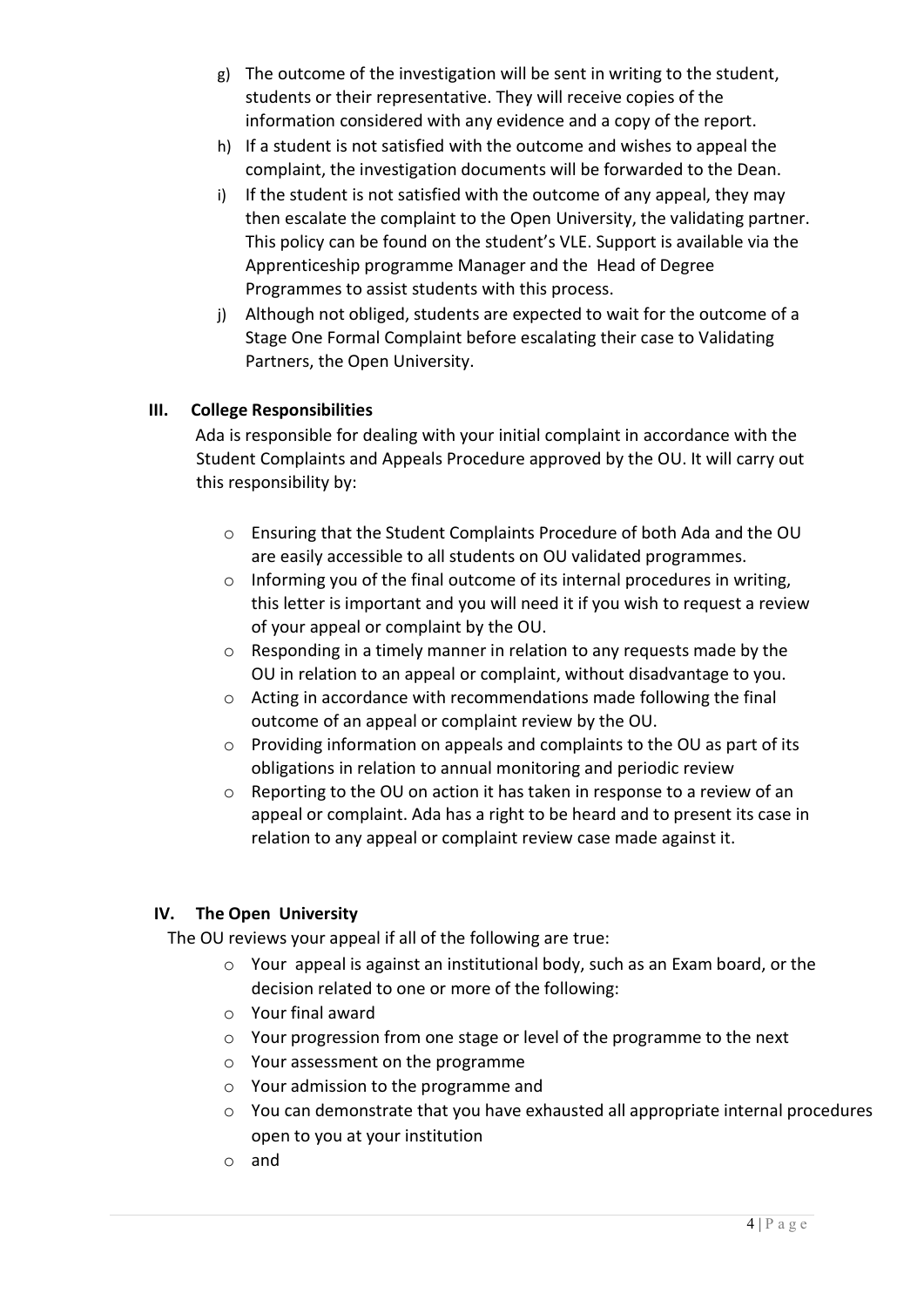o You have grounds to believe that the partner institution's internal procedures and regulations for dealing with appeals were not interpreted or implemented correctly or fairly.

Disagreement with the academic judgement of an institutional body - an exam board, or an admissions board - cannot of itself constitute grounds for an appeal.

The OU formal complaints procedures are detailed in Appendix 1 of the Open University Handbook for Validated Awards.

## 4. Frivolous or vexatious complaints

Examples of frivolous or vexatious complaints include the following:

- a) Complaints that are obsessive, harassing, or repetitive
- b) Insistence on pursuing non-meritorious complaints and/or unrealistic, unreasonable outcomes
- c) Insistence on pursuing what may be meritorious complaints in an unreasonable manner
- d) Complaints that are designed to cause disruption or annoyance
- e) Demands for redress which lack any serious purpose or value

Ada may terminate consideration of a complaint if it considers it to be without foundation or in bad faith. In such instances Ada will write to the student to explain why it is terminating consideration of the matter. Where it is found that a student has raised a complaint of this nature, or used false information, Ada will consider taking disciplinary action.

| <b>VERSION</b> | AUTHER            | <b>DATE</b>  | <b>CHANGES</b> |
|----------------|-------------------|--------------|----------------|
| ٧1             | Farhad Keissarian | 10, 02, 2017 | -              |
|                | Farhad Keissarian | 10.02.2019   | Ada's role     |
|                | Farhad Keissarian | 10.02.2021   | The OU's role  |